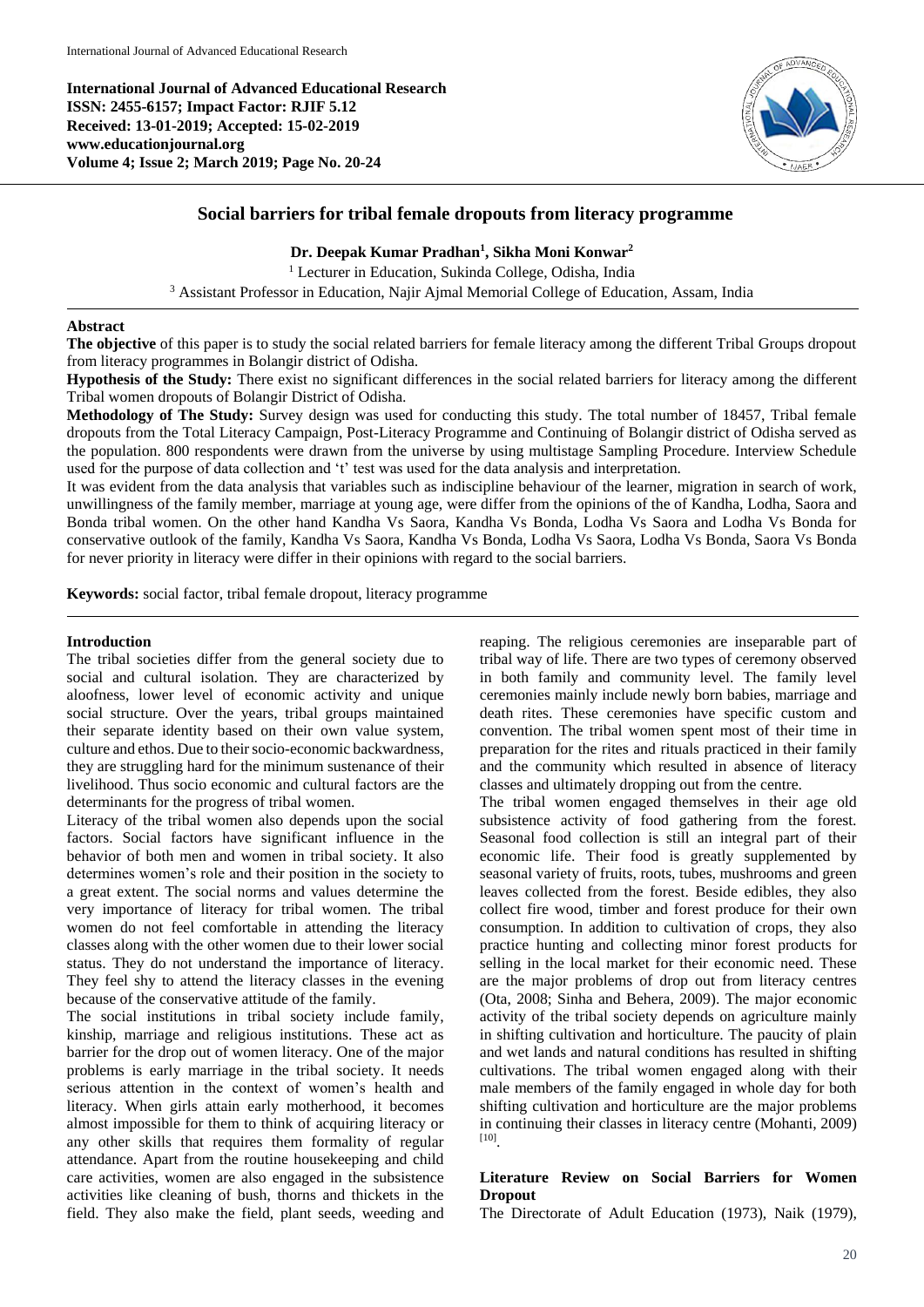Bhandari (1974)<sup>[4]</sup>, Ray and Nandi (1980), Ramakrishna (1980), Rao *et al*. (1980) [20] , Sachachidananda *et al*. (1981), Pestonjee *et al.* (1981), Roy and Nandi (1981) <sup>[21]</sup>, Bastia (1981),Natarajan (1982),Acharji (1983) [1], Aikara (1984) [2] , Prasad (1985)<sup>[17]</sup>, Rajyalakashmi (1986), Avasthy (1986)<sup>[3]</sup>, Nanda (1987), Basu (1987) [5], Vanaja (1989)

Das (1990) [8] , Pati (1991), Manjula *et al*. (1991) Pati (1994) Kaur (1997) [9] Chouhan (2001) [7] Intodia *et al*. (2002), Obulesu (2005)<sup>[14]</sup> Priya (2006)<sup>[18]</sup>, Mamonah and Anwaar (2012), Swamy (2013) reported that Social factor is responsible for the dropout from the literacy Programme.

# **Objective of the study**

To study the social related barriers for female literacy among the different Tribal Groups dropout from literacy programmes in Bolangir district of Odisha

### **Hypothesis of the Study**

There exist no significant differences of opinion among the different Tribal women dropout's learners with respect to Social related barriers for the promotion of literacy among tribal women.

### **Methodology of the Study**

Survey design was used for conducting this study. The total number of 18457, Tribal female dropouts from the Total Literacy Campaign, Post-Literacy Programme and Continuing of Bolangir district of Odisha **served** as the population. 800 respondents were drawn from the universe by using multistage Sampling Procedure.

*Stage-1*: Out of 14 blocks in Bolangir District, 8 blocks were selected on the basis of Random Sampling procedure.

*Stage-2*: From each block, 4 villages were selected again on the basis of Simple Random Sampling procedure.

*Stage-3*: Out of each selected block, 4 villages and 25 TRIBAL women dropout from different stage of literacy campaign belonging to four prominent tribal groups (Kandha, Lodha, Bonda, Saora) were selected purposively using Convenient Sampling Procedure. Thus the samples drown from the universe for each of the selected tribal group works out to be 200. The total sample for the purpose of the study was 800.Interview Schedule used for the purpose of data collection and 't' test used for the data analysis and interpretation.

### **Analysis and Interpretation of Data**

The Item wise analysis was done for the purpose of analysis and interpretation of data.

# **Item No. 1.1: The Volunteer Teacher was not friendly towards the Learner**

The volunteer teachers recruited for imparting teaching to the learners without any specific provision for honorarium or any remuneration. Mostly they belonged to the local areas in which the learning centre was established for Total Literacy Campaign (TLC), Post-Literacy Programme (PLP) and Continuing Education Programme (CEP). The Volunteer Teachers were self-motivated to spare their time and energy for making the learners literate. They supposed to be known and friendly towards the learners. To test the mean difference of opinion on the item "The volunteer teacher was not friendly towards the learner" the information was collected from four tribal women belonging to different tribal groups who subsequently dropped out

from literacy campaign in different stages of its implementation.

The mean score varies from a highest of 2.96 (Kandha) to a lowest of 1.73 (Saora) on the above item. The data analysis reveal that the mean difference between Kandha & Lodha was 0.13, Kandha & Saora was 1.23, Kandha & Bonda was 0.87, Lodha & Saora was 1.1, Lodha & Bonda was 0.74 and Saora & Bonda was 0.26.The calculated't' value for Kandha Vs Lodha was 1.18 which was less than the table value of 1.97 at 398 degree of freedom at 0.05 level of significance. The difference was insignificant. Hence the null hypothesis was accepted. This indicated that there exist no significant difference in response between the Kandha Vs Lodha with regard to the volunteer teacher was not friendly towards the learner. Further the calculated't' value for Kandha Vs Saora was 13.58, for Kandha Vs Bonda was 9.09, for Lodha Vs Saora was 11.61, for Lodha Vs Bonda was 7.43 and for Saora Vs Bonda was 4.42 which were more than the table value of 1.97 at 398 degree of freedom at 0.05 level of significance. The difference was significant. Hence the null hypothesis was rejected. This indicated that there exists significant difference in between the Kandha Vs Saora, Kandha Vs Bonda, Lodha Vs Saora, Lodha Vs Bonda and Saora Vs Bonda with respect to above mentioned item.

### **Item No. 1.2: Some Learners who were not disciplined in the Centre**

Learners are the central part of the teaching-learning activities in the literacy centre. Adult Learners should be individually and collectively responsible for the success of literacy programme in the literacy centre. It is essential that the learners should be disciplined in the centre. They should come to the centre in time, enjoy the lesson to learn and should be regular in the centre. Since the programme was time bound in nature, learners would enable to cope up with the literacy programme. Therefore the success of the literacy programme primarily depends on the desire behavior of the adult learners. To test the mean difference of opinion on the item "there were some learners who were not disciplined in the centre" the information was collected from four tribal women belonging to different tribal groups who subsequently dropped out from literacy campaign in different stages of its implementation.

The mean score varies from a highest of 3.28 (Kandha) to a lowest of 2.09 (Saora).The mean score difference between Kandha & Lodha was 0.22, Kandha & Saora was 1.19, Kandha & Bonda was 0.97, LO & Saora was 0.97, Lodha & Bonda was 0.75 and Saora & Bonda was 0.22. The calculated 't' value for Kandha Vs Lodha was 2.65, for Kandha Vs Saora was 14.88, for Kandha Vs Bonda was 12.91, Lodha Vs Saora was 10.62, for Lodha Vs Bonda was 8.63 and for Saora Vs Bonda was 2.62 which were more than the table value of 1.97 at 398 degree of freedom at 0.05 level of significance. The difference was significant. Hence the null hypothesis was rejected. This indicated that there exist significant difference in between the Kandha, Lodha, Saora and Bonda response with respect to above mentioned item.

### **Item No. 1.3: Family was too Conservative in Outlook**

Family is the primary organization in the tribal society. Tribal women consider their family as the economic unit. Both husband and wife work together for the development of the family. Their family is also conservative in outlook.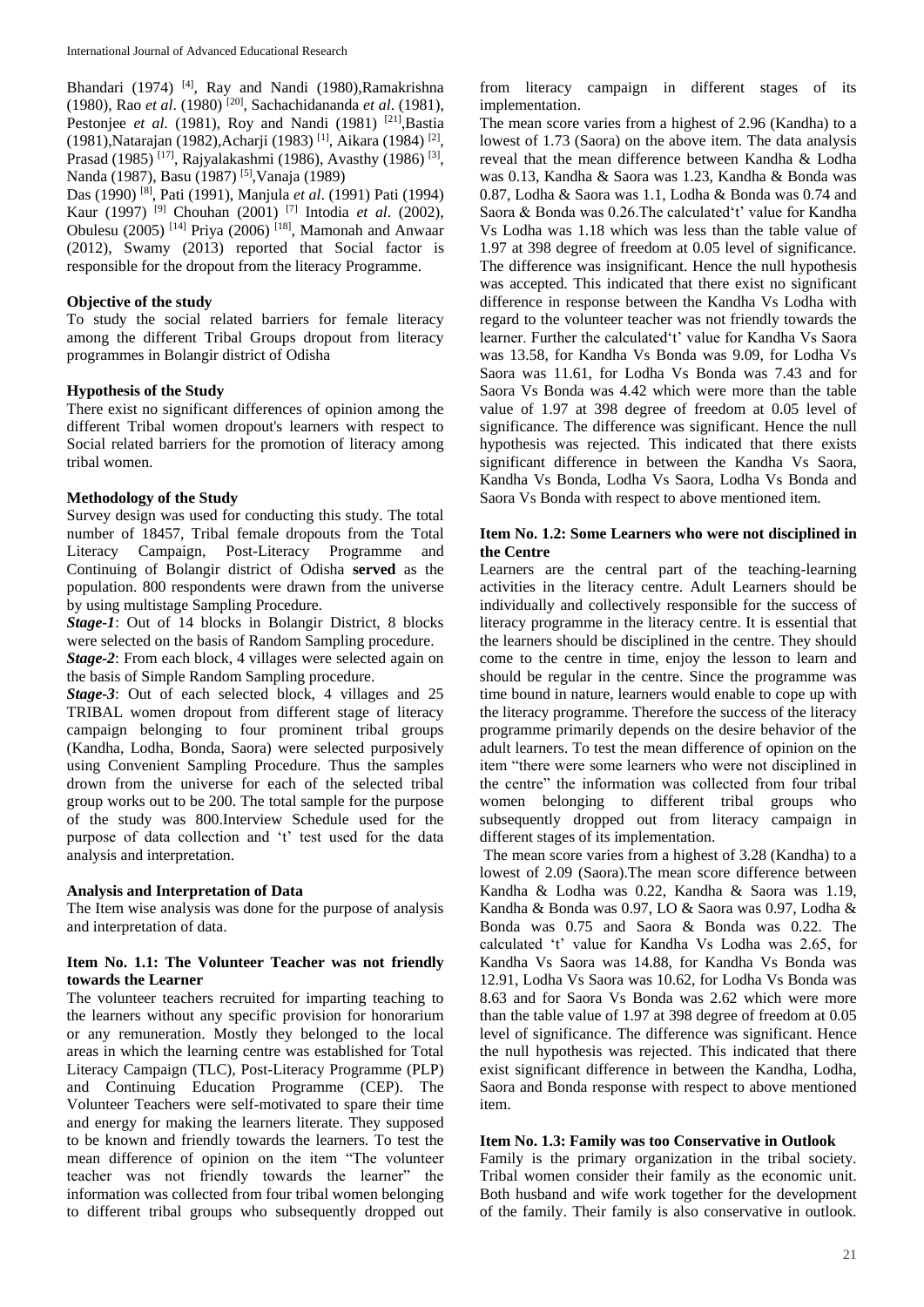Husband usually, dominate over the family affairs. Women are more conservative in their outlook. Due to the conservative attitude, all the women were not interested in attaining the literacy classes. To test the mean difference of opinion on the item "Family was too conservative in outlook" the information was collected from four tribal women group who subsequently dropped out from literacy campaign in different stages of its implementation.

The mean score varies from a highest of 3.38 (Lodha) to a lowest of 2.19 (Bonda) on the above mentioned item.The data analysis reveal that the mean difference between Kandha & Lodha was 0.44, Kandha & Saora was 0.73, Kandha & Bonda was 0.75, Lodha & Saora was 1.17, Lodha & Bonda was 1.19 and Saora & Bonda was 0.2. The calculated 't' value for Kandha Vs Lodha was 1.18 and Saora Vs Bonda was 0.28 which were less than the table value of 1.97 at 398 degree of freedom at 0.05 level of significance. The difference was insignificant. Hence the null hypothesis was accepted. This indicated that there exist no significant differences in between the Kandha Vs Lodha and Saora Vs Bonda with regard too conservative outlook in family. Further the calculated 't' value for Kandha Vs Saora was 17.98, for Kandha Vs Bonda was15.51, for Lodha Vs Saora was 8.96 and for Lodha Vs Bonda was 8.24 which were more than the table value of 1.97 at 398 degree of freedom at 0.05 level of significance. The difference was significant. Hence the null hypothesis was rejected. This indicated that there exist significant differences in between the Kandha Vs Saora, Kandha Vs Bonda, Lodha Vs Saora and Lodha Vs Bonda response with regard too conservative outlook in the family.

# **Item No. 1.4: Migrant in Search of Work for months together was a Huddle in Attending Literacy Classes**

Migration is a social phenomenon. It refers to the movement of the people from one place to another place. In the tribal society the women contribute substantially for the economic development of the family. For this purpose they often accompany with their husband along with her children for search of livelihood. Therefore the searching for work for months together was nevertheless a huddle in attending literacy class's regularly. To test the mean difference of opinion on the item "Migrant in search of work for months together was a huddle in attending literacy classes" the information was collected from four tribal women group who subsequently dropped out from literacy campaign in different stages of its implementation.

The obtained mean score varies from a highest of 3.43 (Kandha) to a lowest of 2.08 (Saora) on the above mentioned item.The data analysis reveal that the mean difference between Kandha & Lodha was 0.65, Kandha & Saora was 1.35, Kandha & Bonda was 1.11, Lodha & Saora was 0.65, Lodha & Bonda was 0.41 and Saora & Bonda was 0.24 on the above item. The calculated 't' value for Kandha Vs Lodha was 7.03, for Kandha Vs Saora was 17.60, for Kandha Vs Bonda was 15.44, for Lodha Vs Saora was 6.99, for Lodha Vs Bonda was 4.81 and for Saora Vs Bonda was 2.86 which were more than the table value of 1.97 at 398 degree of freedom at 0.05 level of significance. The difference was significant. Hence the null hypothesis was rejected. This indicated that there exist significant differences in between the Kandha, Lodha, Saora and Bonda with regard to migration in search of work for months together.

# **Item No. 1.5: Unwillingness of my Family to get me Literate**

Literacy is the prerequisite for the development of the tribal society. The role of tribal family is very important for making women literate. Due to their aloofness from outside the world, the conservative of outlook of the family members are unable to understand the importance of women literacy. They consider women as a helping hand for the family. To test the mean difference of opinion on the item "Unwillingness of my family to get me literate" the information was collected from four tribal women group who subsequently dropped out from literacy campaign in different stages of its implementation.

The mean score varies from a highest of 3.37 (Kandha) to a lowest of 2.03 (Saora) on the above mentioned item. The data analysis reveal that the mean difference between Kandha & Lodha was 0.69, Kandha & Saora was 1.34, Kandha & Bonda was 0.98, Lodha & Saora was 0.65, Lodha & Bonda was 0.29 and Saora & Bonda was 0.36. The calculated 't' value for Kandha Vs Lodha was 7.09 which for Kandha Vs Saora was 16.52, for Kandha Vs Bonda was 12.19, for Lodha Vs Saora was 7.27, for Lodha Vs Bonda was 3.26, and Saora Vs Bonda was 5.07 which were more than the table value of 1.97 at 398 degree of freedom at 0.05 level of significance. The difference was significant. Hence the null hypothesis was rejected. This indicated that there exist significant differences in between the Kandha, Lodha, Saora and Bonda with regard to unwillingness of family to get me literate.

# **Item No. 1.6: Literacy was never a Priority in our Tradition**

Tribal society is lagging behind till today. The women are engaged in child rearing and caring of the family. Very often it was noticed that they engaged in merrymaking and taking liquor regularly. They are unable to understand the importance of literacy. They believed that making literate to women is time consuming affair. They are unable to make difference between the literate and illiterate people. To test the mean difference of opinion on the item "Literacy was never a priority in our tradition" the information was collected from four tribal women group who subsequently dropped out from literacy campaign at different stages of its implementation.

The mean score varies from a highest of 3.20 (Kandha) to a lowest of 2.14 (Saora) on the above mentioned item. The data analysis reveal that the mean difference between Kandha & Lodha was 0.08, Kandha & Saora was 1.06, Kandha & Bonda was 0.83, Lodha & Saora was 0.98, Lodha & Bonda was 0.75 and Saora & Bonda was 0.23.The calculated 't' value for Kandha Vs Lodha was 0.09 which were less than the table value of 1.97 at 398 degree of freedom at 0.05 level of significance. The difference was insignificant. Hence the null hypothesis was accepted. This indicated that there exists no significant difference in between the Kandha Vs Lodha response with regard to literacy was never a priority in our tradition. Further the calculated 't' value for Kandha Vs Saora was 12.41, for Kandha Vs Bonda was 11.48, for Lodha Vs Saora was 10.76, for Lodha Vs Bonda was 9.52 and for Saora Vs Bonda was 3.02 which were more than the table value of 1.97 at 398 degree of freedom at 0.05 level of significance. The difference was significant. Hence the null hypothesis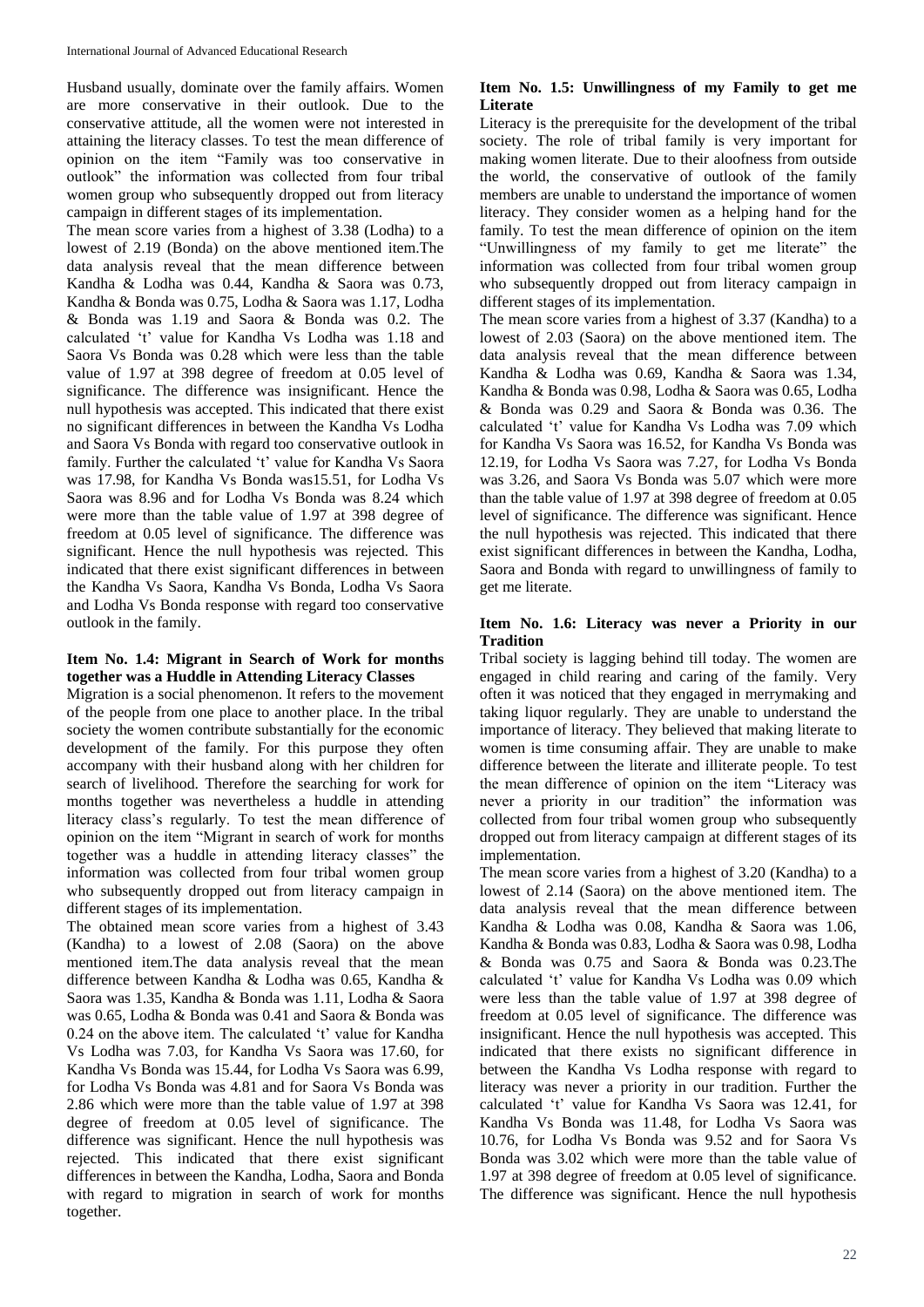was rejected. This indicated that there exist significant difference in between the Kandha Vs Saora, Kandha Vs Bonda, Lodha Vs Saora, Lodha Vs Bonda and Saora Vs Bonda response with regard to above item.

# **Item No. 1.7: Felt Shy to Attend Classes due to my Age**

Age factor is an important criterion in the teaching-learning activities. Psychologists argue that age factor is one of the determinants for assessing in learning more or less. Early age learning is more effective than learning in later age of life. Tribal people believed that engaging in literacy programme in old age was a matter of shyness. They considered that it was not the age of the stu Bonda rather it was the age of earning money for family. To test the mean difference of opinion on the item "I felt shy to attend classes due to my age" the information was collected from four tribal women group who subsequently dropped out from literacy campaign in different stages of its implementation.

The mean score varies from a highest of 3.13 (Kandha) to a lowest of 2.05 (Saora) on the above mentioned item.The data analysis reveal that the mean difference between Kandha Vs Lodha was 0.36, Kandha & Saora was 1.08, Kandha & Bonda was 0.71, Lodha & Saora was 0.72, Lodha & Bonda was 0.35 and Saora & Bonda was 0.37. The calculated't' value for Kandha Vs Lodha was 3.66, for Kandha Vs Saora was 11.82, for Kandha Vs Bonda was 7.72, for Lodha Vs Saora was 7.44, for Lodha Vs Bonda was 3.60, and for Saora Vs Bonda was 4.12 which were more than the table value of 1.97 at 398 degree of freedom at 0.05 level of significance. The difference was significant. Hence the null hypothesis was rejected. This indicated that there exist significant differences in between the Kandha, Lodha, Saora and Bonda response with regard to felt shy to attend classes.

### **Item No. 1.8: I was married at a Young Age**

Marriage is a social institution. In tribal society, it is commonly observed that the tribal women are engaging in the early marriage. They believed that the producing more number of children is an asset of the family. To test the mean difference of opinion on the item "I was married at a young age" the information was collected from four tribal women group who subsequently dropped out from literacy campaign in different stages of its implementation

The mean score varies from a highest of 3.18 (Kandha) to a lowest of 1.80 (Saora) on the above mentioned item.The data analysis reveal that the mean difference between Kandha & Lodha was 0.38, Kandha & Saora was 1.38, Kandha & Bonda was 0.99, Lodha & Saora was 1.00, Lodha & Bonda was 0.61 and Saora & Bonda was 0.39.The calculated 't' value for Kandha Vs Lodha was 3.74, for Kandha Vs Saora was 16.8, for Kandha Vs Saora was 11.56, for Lodha Vs Saora was 10.29, for Lodha Vs Bonda was 6.40 and for Saora Vs Bonda was 4.45 which were more than the table value of 1.97 at 398 degree of freedom at 0.05 level of significance. The difference was significant. Hence the null hypothesis was rejected. This indicated that there exist significant differences in between the Kandha, Lodha, Saora and Bonda with regard to married at a young age.

### **Main Findings**

After the interpretation of data, the investigator is in a position to draw the findings according to the objectives of the study. The present findings of the study are on the

framed objectives. The main findings have been presented on the basis of items framed under each objective of the study.

### **Item No. 1.1 Volunteer Teacher was not friendly towards the Learner**

Analysis of item no 1.1 shows that volunteer teacher has "minor problem" to "moderate problem" of unfriendly towards the learners for Kandha, Lodha, Saora and Bonda. However, It was also observed that there exist no significant differences in between the Kandha Vs Lodha with regard to the volunteer teachers are unfriendly towards the learner whereas there exist significant differences in between the Kandha Vs Saora, Kandha Vs Bonda, Lodha Vs Saora, Lodha Vs Bonda and Saora Vs Bonda with respect to the above mentioned item.

# **Item No. 1.2 Some Learners who were not disciplined in the Centre**

Analysis of item no 1.2 of the study found that the Kandha, Lodha, Saora and Bonda perceive the problem of the learners who were not disciplined in the centre from "minor problem" to "moderate problem". Further it was found that there exist significant difference in between the Kandha, Lodha, Saora and Bonda response with respect to learner who were not disciplined in the centre.

#### **Item No. 1.3 Family was too Conservative in Outlook**

Analysis of item 1.3 of the study found that the Kandha, Lodha, Saora and Bonda perceive the problem of too conservative in outlook of family from "minor problem" to the "moderate problem". However there exists no significant difference in between the Kandha Vs Lodha, Saora Vs Bonda in their response with regard to too conservative in outlook of family whereas there exist significant difference were observed on the same item in between the Kandha Vs Bonda, Lodha Vs Lodha and Lodha Vs Bonda.

### **Item No. 1.4 Migration in Search of Work for months together was a huddle in attending Literacy Classes**

Analysis of item 1.4 of the study found that the Kandha, Lodha, Saora and Bonda perceive the problem of migration in search of work for months together was a huddle in attending literacy classes from "minor problem "to "moderate problem" for attending the literacy classes. However it was found that there exists significant differences in between the Kandha, Lodha, Saora and Bonda response with regard to the above mentioned item.

**Item No. 1.5 Unwillingness of myFamily to get meLiterate** Analysis of item 1.5 of the study found that tribal groups Kandha, Lodha, Saora and BONDA perceive the problem of the unwillingness of family member from "minor problem" to "moderate problem" for attending literacy classes. However it was also found that that there exists significant difference in between the Kandha, Lodha, Saora and Bonda response with regard to the above mentioned item.

### **Item No. 1.6 Literacy was never a Priority in our Tradition**

Analysis of item 1.6 of the study found that the four tribal groups i.e. Bonda, Saora, Lodha and Bonda perceive the problem of literacy never a priority in our tradition from